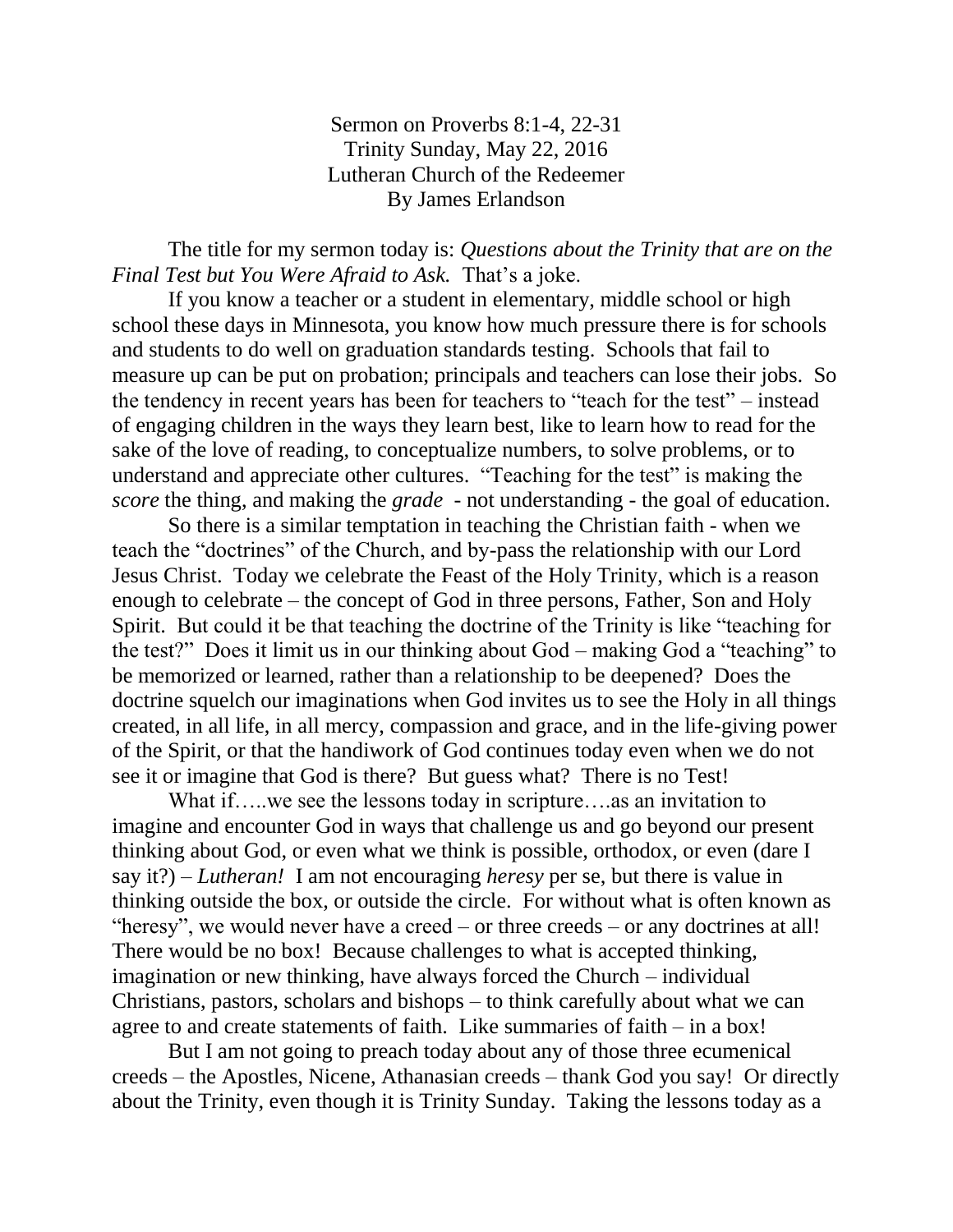starting point, I invite you to imagine God, and how God is present with you and with all of us in the world, not only in the past, but also today and in the future. I ask you to think about your own experiences in the past week, or recent days, when you may have encountered God, and how that looked, how it felt.

For example, last Sunday in our worship, we celebrated the confirmation of four of our young men, in the laying on of hands and with prayer. I felt the presence of the Holy Spirit as I laid my hands on their heads, and when their parents and godparents laid their hands on them as well. What did *you* feel?

Then, in the afternoon, six local church choirs gathered to listen to each other sing, and to hear testimony from Ujamaa Place men. I felt the spirit of God present in the singing and in the warm fellowship of people who are black and white. It was a different vision of what is possible through faith, instead of the chaos, division and violence at political rallies and in neighborhoods around police precinct headquarters. Last Sunday, we saw that which seems to some "unimaginable" – that we can "all get along" is indeed possible. In fact, for it to happen, all we have to do is imagine it, be open to it, and then.... just do it! God will already be there with us, urging us on! But God is also there in the chaos!

Today our first lesson is from Proverbs 8, verse 1. *"Does not wisdom call, and does not understanding raise her voice?"* We recognize God's presence in the wisdom of God that is passed on to us through God's Word. Note that here wisdom's pronoun is "her" – which challenges our thinking through the use of new pronouns for God. So is God – or the wisdom of God – male, or female? I don't think it's either/or, but here the pronoun is feminine. It's fascinating as we read on, that "before the earth was created, I was there, beside God." "She" (wisdom) was beside "him" (the Creator). Just like we read in the prologue to the gospel of John in the New Testament, when "in the beginning" the Word was with God (the Word being known to us as Jesus). This is an invitation to expand our thinking about gender – is it only about the grammar? – when we imagine God.

There is a story behind this. About 20 years ago, when I had first come to Redeemer, there was an "Imagining God" conference held at Central Lutheran Church in Minneapolis. Our own Diane Jacobson was a presenter. She spoke about the Wisdom of God portrayed as "Sophia" in this Proverbs passage – what could that mean for us in the Church as we imagine God? (Sofia is the Greek word for "wisdom.") It was an awakening of imagination for pastors and leaders of the Church who heard it. Now, word of this "got out' and rumors spread that Diane was pushing a goddess named Sophia. She received hate mail, and was called a radical feminist and a heretic by some. Now, we know Diane Jacobson. We know her faith, her faithful teaching of God and her love for God's Word, her delight in reaching for new insights in the Bible. Diane is no heretic! But if it is heresy to provoke new ways to imagine God – even feminine imagery – to hear God's Word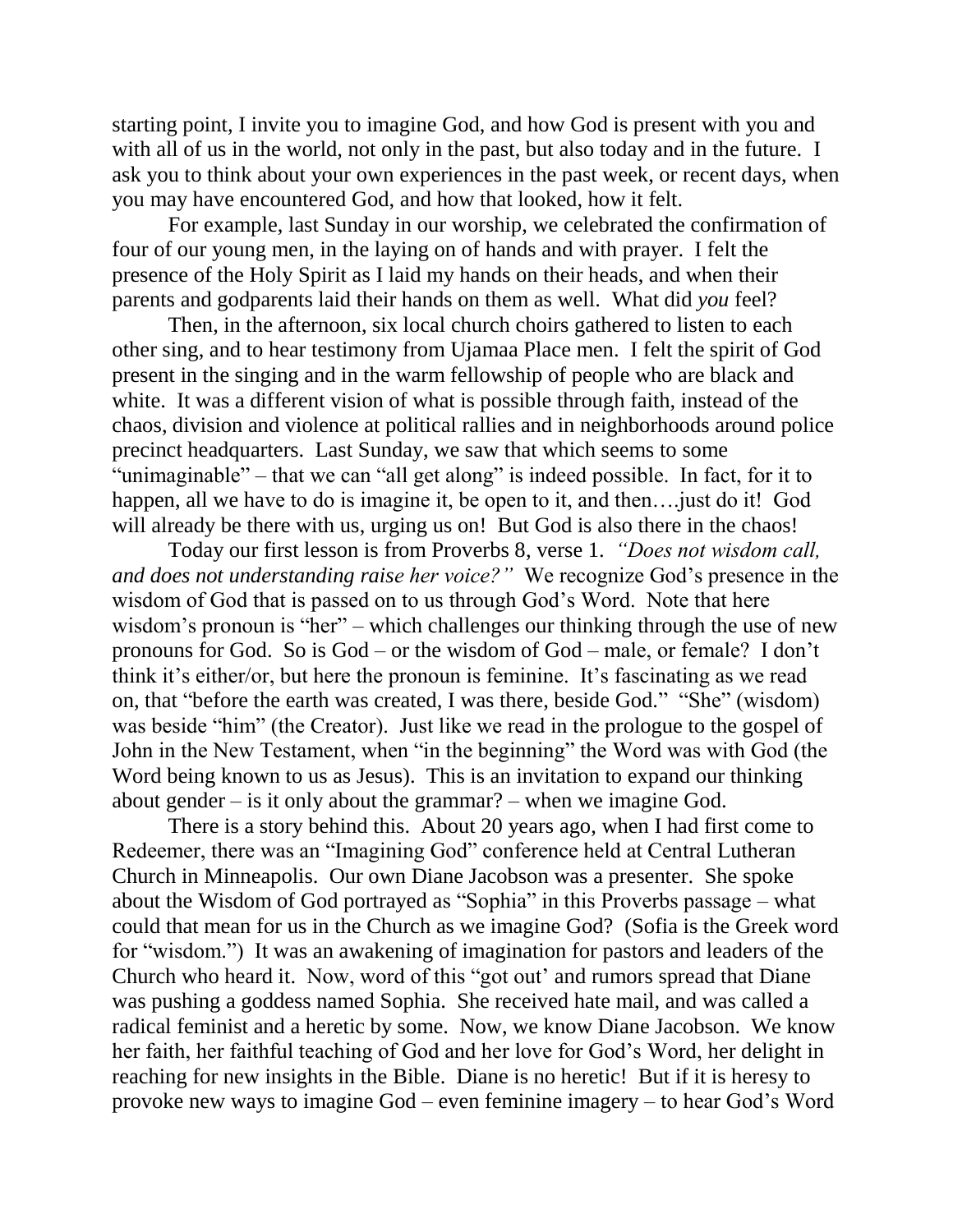and experience the power of God's love in the world in new ways – then God, please make me a heretic for the gospel! A heretic with imagination!

So wisdom was present in the chaos of creation. To make this imagery real today, think about the chaos where there is gun violence in St. Paul and Minneapolis, chaos in political rallies gone amok, or in elementary classrooms where children may run wild. Wisdom delights in the chaos, because she can bring wisdom (not just "order") to the chaos, with learning and insight, bringing God's presence even into the conflict! For wisdom comes not to control, but to find joy in others – like the little girl who visits the zoo, who laughs when God shows her a monkey or a giraffe. Wisdom is to delight in – not the desire to control – God's creation.

So let's move on to the Psalm, which asks the question *"Who am I?"* This past week was filled with beautiful, warm, sunny days and cool, calm nights. Last night after dark I looked up into the night sky and saw a beautiful, full moon, shining in the darkness. Hundreds of stars twinkled in the clear, cloudless sky. I thought of the words of my favorite psalm read today – Psalm 8 – *"When I consider your heavens, the work of your fingers, the moon and the stars you have set in their courses, what are mere mortals that you should be mindful of them, human beings that you should care for them?"* Who hasn't thought this on a camping trip in the woods, whenever you look at the sky at night? So in the beauty of this world, and in nature's chaos, where do you see God? When have you thought "How majestic is your name in all the earth?" And haven't you also thought "Who am I" in all of this?

Another observation: this past Tuesday I was at a rally for Paid Family Leave on the lawn outside the State Office Building. The Governor, Lieutenant Governor, and the Senate majority leader were there. They each gave a speech. But that wasn't what made this memorable to me. It was the stories of suffering – critical illness in families, and the caregiving and sacrifices people make to take care of their loved ones, the choices they had to make when they wouldn't be paid if they didn't go to work. There was an overwhelming spirit of compassion and the desire to do what was right. There was this determination for us as a community of human beings to care for one another in suffering, and to care for the caregivers. I was reminded of this when I read the passage in our lesson from Romans chapter 5 – "*we rejoice in our sufferings, knowing that suffering produces endurance, and endurance produces character, and character produces hope, and hope does not disappoint us, because God's love has been poured into our hearts through the Holy Spirit that has been given to us."*

So, where do you see God? Where do you see compassionate care in suffering? That's where God is. In assisted living, in hospitals, in care centers and in homes where families provide hospice care for loved ones. Where else? In